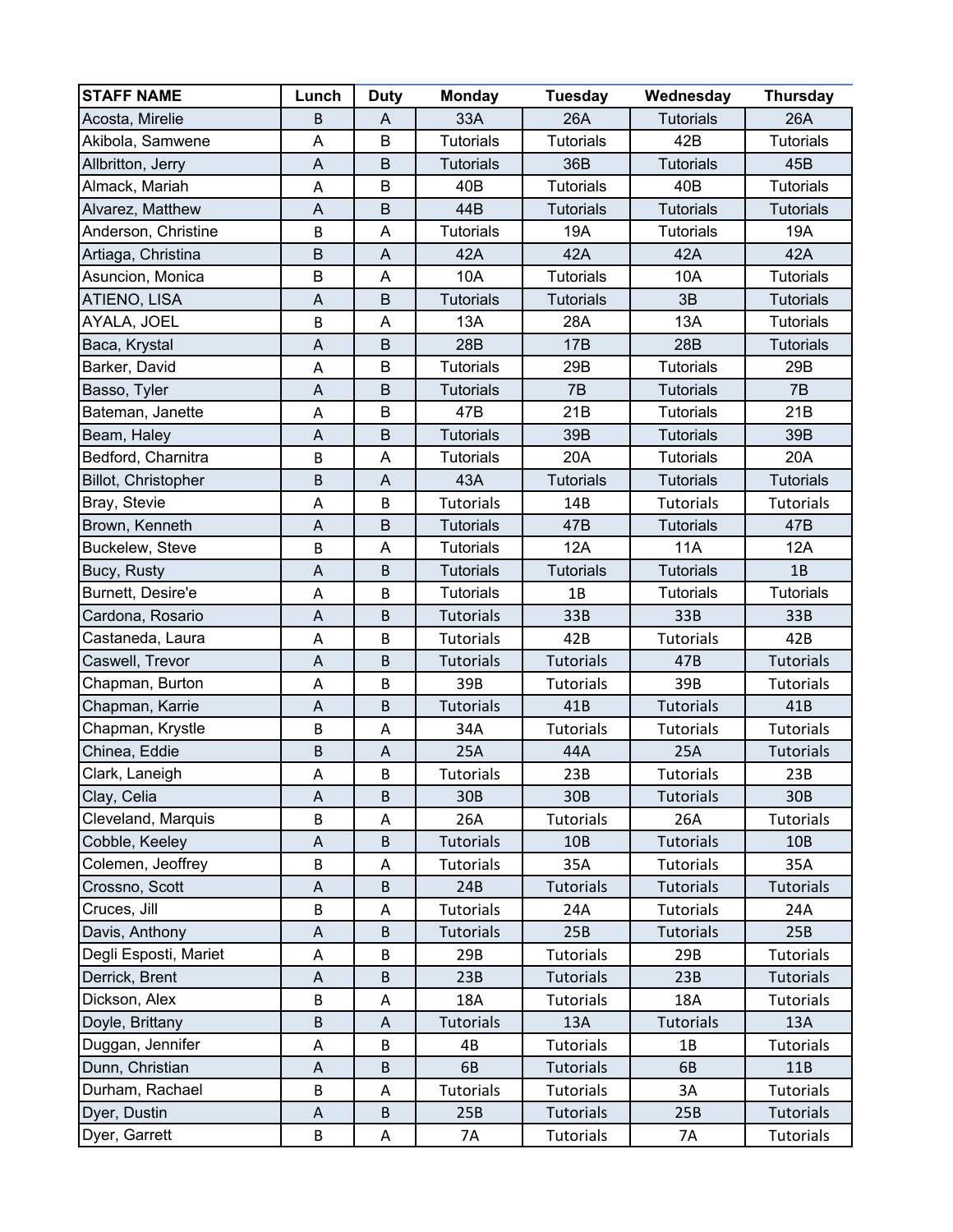| <b>STAFF NAME</b>     | Lunch          | <b>Duty</b>               | <b>Monday</b>        | <b>Tuesday</b>   | Wednesday        | <b>Thursday</b>  |
|-----------------------|----------------|---------------------------|----------------------|------------------|------------------|------------------|
| Estes, Tresa          | A              | B                         | 44B                  | <b>28B</b>       | <b>Tutorials</b> | 28B              |
| Evans, Dwayne         | A              | B                         | 12B                  | <b>Tutorials</b> | 12B              | 6A               |
| Farmer, James         | A              | $\sf B$                   | <b>Tutorials</b>     | 4B               | <b>Tutorials</b> | 4B               |
| Farmer, Melody        | A              | B                         | 36B                  | <b>Tutorials</b> | 36B              | <b>Tutorials</b> |
| Fatheree, Chris       | B              | A                         | 3A                   | <b>Tutorials</b> | <b>Tutorials</b> | <b>Tutorials</b> |
| Flores, Monica        | A              | B                         | 42B                  | <b>Tutorials</b> | <b>Tutorials</b> | <b>Tutorials</b> |
| Fontenot-Morris, Shae | $\sf B$        | $\sf A$                   | 38A                  | <b>Tutorials</b> | 38A              | <b>Tutorials</b> |
| Gaddis, Sarabeth      | A              | B                         | <b>Tutorials</b>     | Tutorials        | 14B              | <b>Tutorials</b> |
| Glasgow, Scott        | $\mathsf B$    | $\boldsymbol{\mathsf{A}}$ | 29A                  | <b>Tutorials</b> | 29A              | <b>Tutorials</b> |
| Gorse, Thomas         | A              | B                         | <b>Tutorials</b>     | Tutorials        | <b>Tutorials</b> | 43B              |
| Grant, Bruce          | B              | A                         | 39A                  | <b>Tutorials</b> | 39A              | <b>Tutorials</b> |
| Grays, Corey          | B              | A                         | <b>Tutorials</b>     | 7A               | <b>Tutorials</b> | 7A               |
| Grych, Joni           | $\overline{A}$ | B                         | 35B                  | 37B              | 35B              | 37B              |
| Guerin, Mistie        | Α              | B                         | 13B                  | <b>Tutorials</b> | 13B              | Tutorials        |
| Guiliano, Nicholas    | A              | B                         | 11B                  | <b>Tutorials</b> | 11B              | <b>Tutorials</b> |
| Hale, Amy             | B              | A                         | <b>BSI room</b>      | <b>BSI room</b>  | 5A               | <b>BSI room</b>  |
| Hall, Steven D.       | $\sf B$        | A                         | 44A                  | 31A              | <b>Tutorials</b> | 31A              |
| Hampton, Damita       | B              | A                         | <b>Tutorials</b>     | 20A              | <b>Tutorials</b> | 20A              |
| Harmon, Kenneth       | B              | A                         | 23A                  | <b>Tutorials</b> | 23A              | 32A              |
| Harris, Debbie        | Α              | B                         | 19B                  | <b>Tutorials</b> | 19B              | <b>Tutorials</b> |
| Hawkins, Nichole      | $\mathsf B$    | $\boldsymbol{\mathsf{A}}$ | 4A                   | <b>Tutorials</b> | 4A               | <b>Tutorials</b> |
| Hays, Nicholas        | A              | B                         | <b>Tutorials</b>     | Tutorials        | <b>Tutorials</b> | 14B              |
| Hendershot, Tammy     | A              | B                         | <b>Tutorials</b>     | 22B              | <b>Tutorials</b> | 22B              |
| Hendricks, Lloyd      | Α              | B                         | 22B                  | <b>Tutorials</b> | 22B              | <b>Tutorials</b> |
| Henley, Trent         | B              | A                         | 2A                   | 4A               | 2A               | <b>Tutorials</b> |
| Hernandez, Gino       | B              | A                         | 32A                  | <b>Tutorials</b> | 32A              | <b>Tutorials</b> |
| Hiers, David          | A              | $\sf B$                   | <b>Tutorials</b>     | <b>Tutorials</b> | <b>Tutorials</b> | 30B              |
| Hoefler, Jennifer     | A              | B                         | <b>Tutorials</b>     | 16B              | <b>Tutorials</b> | <b>Tutorials</b> |
| Hokett, Brian         | $\sf B$        | A                         | <b>Tutorials</b>     | 29A              | <b>Tutorials</b> | 29A              |
| Howard, Leah          | A              | B                         | <b>Tutorials</b>     | <b>8B</b>        | <b>Tutorials</b> | <b>Tutorials</b> |
| Howison, Jamie        | Α              | B                         | 20B                  | <b>Tutorials</b> | <b>Tutorials</b> | <b>Tutorials</b> |
| Hughes, Alistair      | B              | A                         | <b>Tutorials</b>     | <b>Tutorials</b> | <b>Tutorials</b> | 23A              |
| Hyden, Michele        | $\sf B$        | Α                         | <b>Tutorials</b>     | 21A              | <b>Tutorials</b> | 21A              |
| Jarvis, Amina         | A              | B                         | Tutorials            | 34B              | <b>Tutorials</b> | Tutorials        |
| Jefferson, Ashley     | $\sf B$        | A                         | <b>STISS - N156A</b> | <b>Tutorials</b> | STISS - N156A    | <b>Tutorials</b> |
| Jernigan, Tina        | B              | Α                         | <b>Tutorials</b>     | 41A              | <b>Tutorials</b> | 41A              |
| Joergens, Jackie      | $\sf B$        | A                         | 37A                  | 37A              | 37A              | 37A              |
| Johnson, Amanda       | А              | B                         | <b>Tutorials</b>     | 20B              | <b>Tutorials</b> | 19B              |
| Johnson, Glen         | $\sf B$        | Α                         | <b>Tutorials</b>     | 25A              | <b>Tutorials</b> | 25A              |
| JOHNSON, RYAN         | A              | B                         | Tutorials            | 11B              | <b>Tutorials</b> | 40B              |
| Jowers, Samantha      | $\sf B$        | A                         | 35A                  | <b>Tutorials</b> | 35A              | Tutorials        |
| Karlowicz, Elise      | B              | A                         | 40A                  | <b>Tutorials</b> | <b>Tutorials</b> | <b>Tutorials</b> |
| Keith, Chelsea        | A              | B                         | 15B                  | 15B              | 15B              | 15B              |
| Kelly, Jennifer       | B              | A                         | <b>Tutorials</b>     | <b>Tutorials</b> | 40A              | Tutorials        |
| Kenney, Steven        | $\sf B$        | Α                         | 45A                  | <b>Tutorials</b> | 45A              | <b>Tutorials</b> |
| Kessler, Michael      | $\sf B$        | A                         | Tutorials            | 11A              | Tutorials        | 11A              |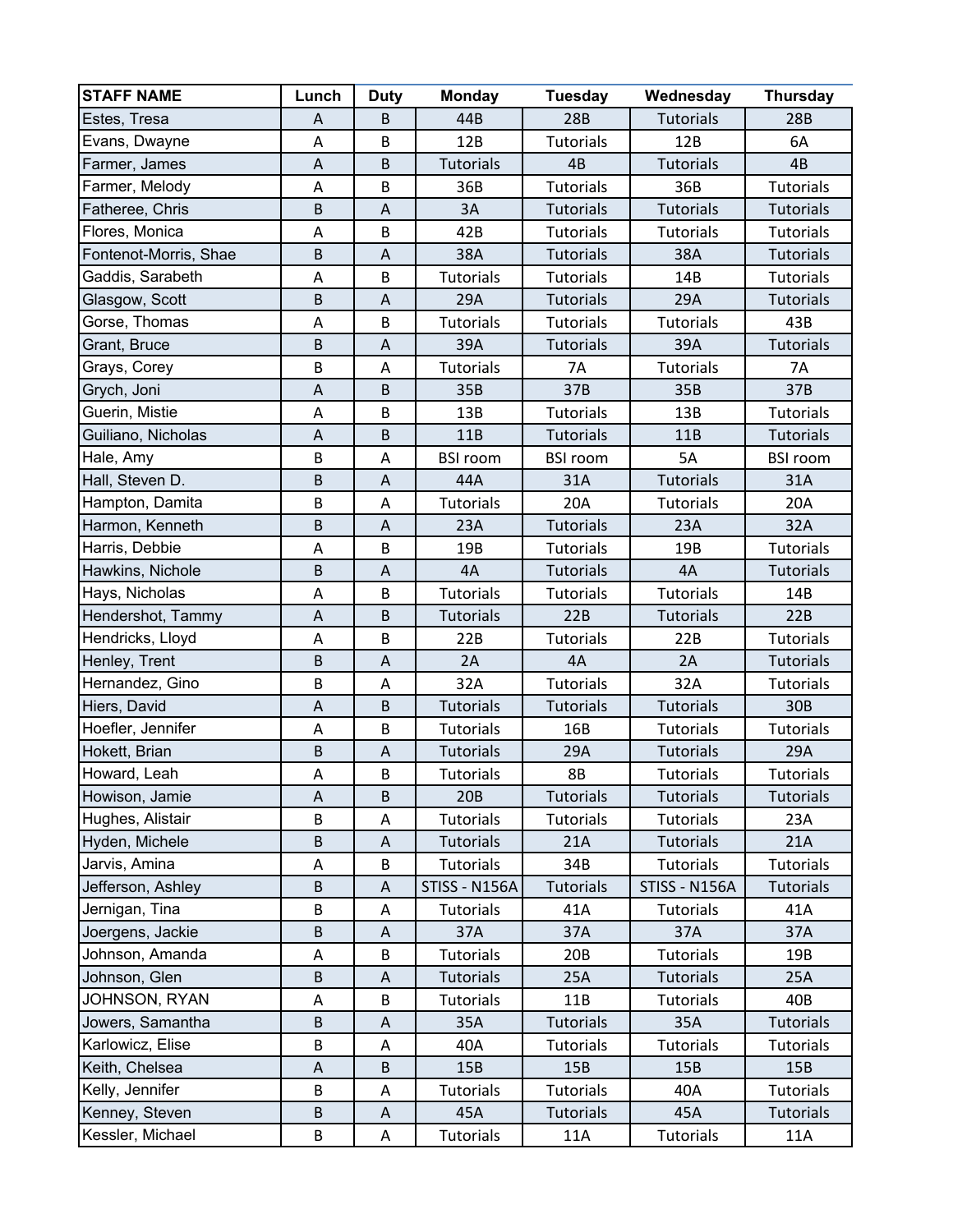| <b>STAFF NAME</b>               | Lunch                     | <b>Duty</b>               | <b>Monday</b>    | <b>Tuesday</b>                       | Wednesday        | <b>Thursday</b>               |
|---------------------------------|---------------------------|---------------------------|------------------|--------------------------------------|------------------|-------------------------------|
| King, Meagan                    | A                         | B                         | 10B              | 18B                                  | 10B              | <b>18B</b>                    |
| Koepke, Libby                   | B                         | A                         | 24A              | <b>Tutorials</b>                     | 24A              | <b>Tutorials</b>              |
| Koonsen, David                  | $\boldsymbol{\mathsf{A}}$ | B                         | 3B               | <b>Tutorials</b>                     | 4B               | <b>Tutorials</b>              |
| Lachney, Ellen                  | B                         | A                         | <b>Tutorials</b> | 43A                                  | <b>Tutorials</b> | <b>Tutorials</b>              |
| Larson, John                    | A                         | B                         | <b>Tutorials</b> | 31B                                  | 21B              | 31B                           |
| LaTouche, Patty                 | A                         | B                         | <b>Tutorials</b> | 2B                                   | <b>Tutorials</b> | 2B                            |
| Lavelle, Brea                   | $\mathsf A$               | B                         | 8A               | <b>Tutorials</b>                     | <b>Tutorials</b> | <b>Tutorials</b>              |
| Lawrence, Donald                | B                         | A                         | 22A              | <b>Tutorials</b>                     | 22A              | <b>Tutorials</b>              |
| Layne, Robert                   | A                         | B                         | 14B              | <b>Tutorials</b>                     | <b>Tutorials</b> | <b>Tutorials</b>              |
| Lee, James                      | B                         | A                         | <b>Tutorials</b> | 39A                                  | <b>Tutorials</b> | 39A                           |
| Lewis, Jennifer                 | B                         | A                         | <b>Tutorials</b> | <b>Tutorials</b>                     | 34A              | <b>Tutorials</b>              |
| Lindsay, Debra                  | B                         | A                         | 41A              | <b>Tutorials</b>                     | 41A              | 28A                           |
| Liska, Dawn                     | $\boldsymbol{\mathsf{A}}$ | B                         | <b>18B</b>       | <b>Tutorials</b>                     | <b>18B</b>       | 16B                           |
| Llenos, Rebecca                 | B                         | А                         | 27A              | 17A                                  | 27A              | <b>Tutorials</b>              |
| Lloyd, Katrina                  | A                         | $\sf B$                   | <b>Tutorials</b> | 35B                                  | <b>Tutorials</b> | 35B                           |
| Long, Dorothy                   | Α                         | B                         | <b>Tutorials</b> | 40B                                  | <b>Tutorials</b> | <b>Tutorials</b>              |
| Lozano - Gaitan, Juanita        | $\sf B$                   | $\boldsymbol{\mathsf{A}}$ | 30A              | <b>Tutorials</b>                     | 30A              | 44A                           |
| Lozano, Liliana                 | B                         | A                         | <b>11A</b>       | 15A                                  | <b>Tutorials</b> | <b>Tutorials</b>              |
| Macias, Kevin                   | A                         | $\sf B$                   | 16B              | <b>Tutorials</b>                     | 16B              | <b>Tutorials</b>              |
| MacNeish, Scott                 | B                         | A                         | <b>Tutorials</b> | Tutorials                            | <b>Tutorials</b> | 23A                           |
| Manahan, Colin                  | $\mathsf B$               | $\boldsymbol{\mathsf{A}}$ | <b>Tutorials</b> | <b>Tutorials</b>                     | <b>Tutorials</b> | 8A                            |
| Marcum, Jon                     | A                         | B                         | <b>Tutorials</b> | 43B                                  | <b>Tutorials</b> | <b>Tutorials</b>              |
| Martens, Lauren                 | B                         | A                         | <b>12A</b>       | 6A                                   | 12A              | <b>Tutorials</b>              |
| Mashman, Andie                  | A                         | B                         | <b>Tutorials</b> | 26B                                  | <b>Tutorials</b> | 26B                           |
| May, Andrew Scott               | B                         | A                         | <b>Tutorials</b> | 14A                                  | <b>Tutorials</b> | 14A                           |
| McBride, Melodee                | B                         | А                         | <b>Tutorials</b> | 45A                                  | <b>Tutorials</b> | 45A                           |
| McKay, Anthony                  | $\mathsf B$               | A                         | 28A              | 3A                                   | 28A              | 3A                            |
| McKinney, Leslie A              | Α                         | B                         | <b>7B</b>        | <b>Tutorials</b>                     | <b>7B</b>        | Tutorials                     |
| McMinn, Heather                 | A                         | $\sf B$                   | <b>Tutorials</b> | <b>Tutorials</b>                     | <b>Tutorials</b> | 3B                            |
| Medellin, Cornelio              | A                         | B                         | 17B              | <b>Tutorials</b>                     | 17B              | 32B                           |
| Meekes, Ron                     | $\sf B$                   | A                         | <b>Tutorials</b> | <b>18A</b>                           | 44A              | 18A                           |
| Merrill, Ann                    | A                         | B                         | <b>Tutorials</b> | Tutorials                            | <b>Tutorials</b> | 17B                           |
| Metz, Cynthia                   | $\mathsf B$               | A                         | <b>9A</b>        | <b>9A</b>                            | <b>9A</b>        | <b>9A</b>                     |
| Millan, Angelica                | B                         | A                         | 16A              | <b>Tutorials</b>                     | 16A              | 17A                           |
| Moeckel, Macey                  | A                         | B                         | 27B              | 32B                                  | 27B              | Tutorials                     |
| Moody, Jonathan                 | Α                         | B<br>B                    | Tutorials        | 6B                                   | <b>Tutorials</b> | 6B                            |
| Moore, Lisa                     | A                         |                           | <b>Tutorials</b> | <b>Tutorials</b>                     | 38B              | <b>Tutorials</b>              |
| Morris, Lisa<br>Morton, Kassidy | B                         | Α                         | <b>Tutorials</b> | <b>Tutorials</b>                     | <b>Tutorials</b> | 34A                           |
|                                 | A<br>B                    | B                         | 38B              | <b>Tutorials</b>                     | <b>Tutorials</b> | <b>Tutorials</b>              |
| Motley, Kristen<br>Munoz, Joe   |                           | A                         | Tutorials<br>32B | 33A                                  | <b>Tutorials</b> | 33A                           |
| Nash, Mashayla                  | A<br>Α                    | B<br>B                    |                  | <b>Tutorials</b><br><b>Tutorials</b> | 32B              | <b>Tutorials</b>              |
| Ney, Patricia                   | $\sf B$                   |                           | Tutorials<br>21A |                                      | 45B<br>21A       | Tutorials                     |
| Nguyen, Thu                     | A                         | A<br>B                    | 45B              | <b>Tutorials</b><br><b>Tutorials</b> | 45B              | <b>Tutorials</b><br>Tutorials |
| Nickel, Karen                   | $\sf B$                   |                           | 19A              | <b>Tutorials</b>                     | 19A              | <b>Tutorials</b>              |
| Null, Randi                     | B                         | Α                         |                  | Tutorials                            |                  |                               |
|                                 |                           | Α                         | Tutorials        |                                      | 43A              | Tutorials                     |